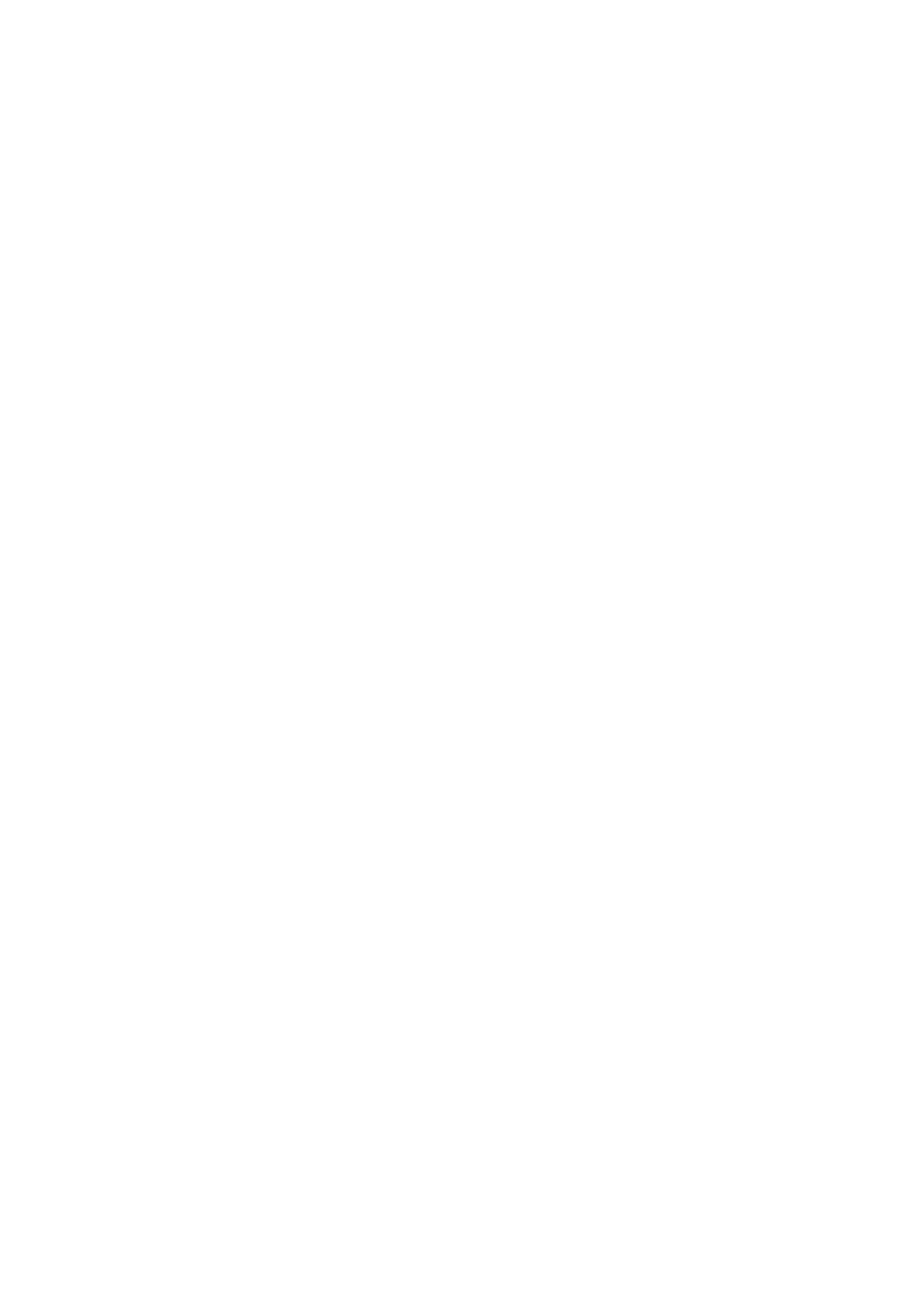## **Contents**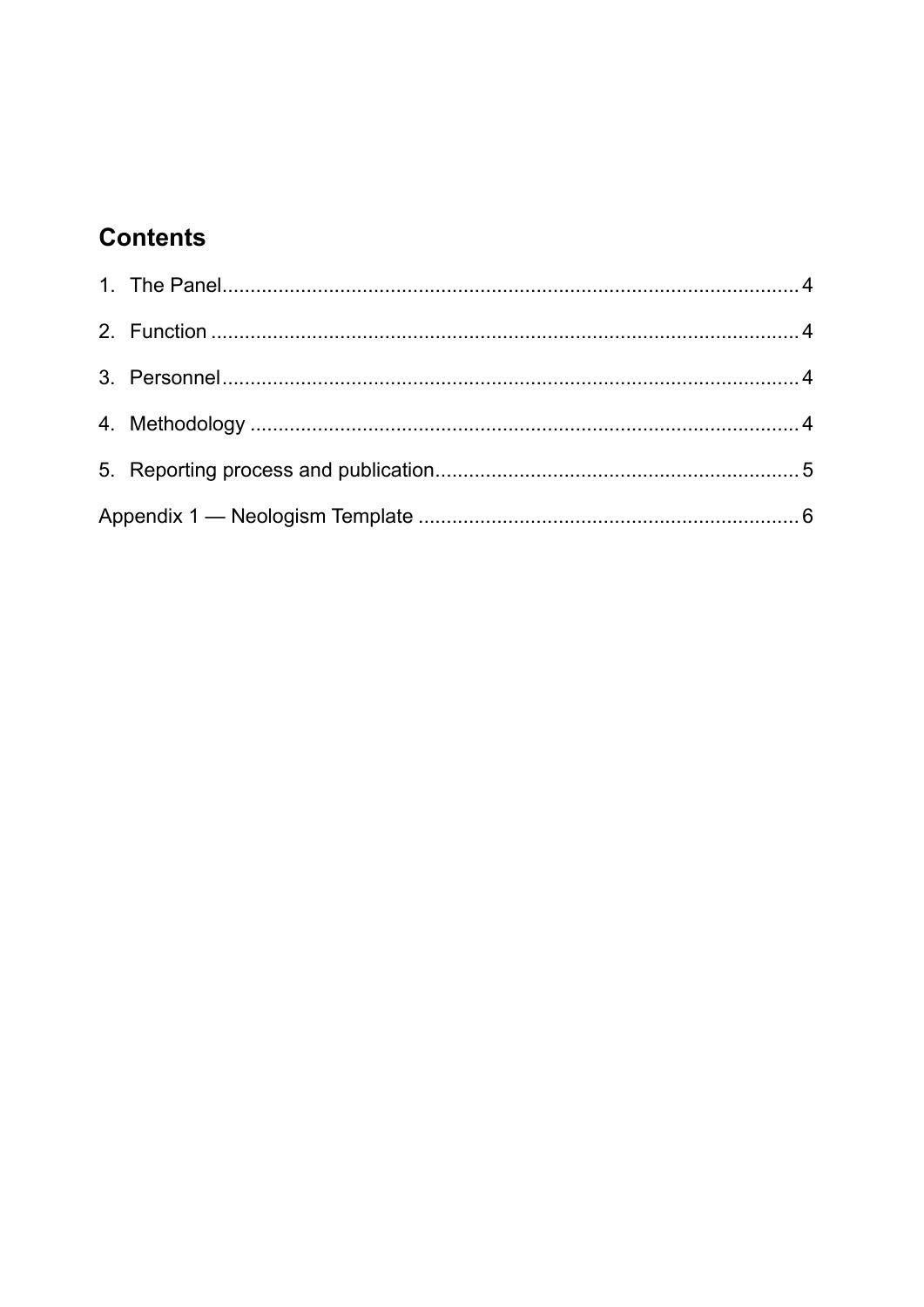#### <span id="page-3-0"></span>**1. The Panel**

- The Terminology panel shall report to the Board of the Akademi Kernewek and sits alongside the other panels.
- The Terminology Panel may request the advice of the Research Panel and the Place Name Panel, and proposed lists of new terms will be sent to the Dictionary Panel for review prior to reporting to the Board for approval and publication.

#### **2. Function**

The panel shall research and recommend neologisms to the Akademi. The Panel will prioritise research on terms in the following order:

- 1) Translation Service and Cornwall Council requests
- 2) Terms requested for use in projects, where the new terms will enable use of Kernewek in the project and will be used immediately in the community
- 3) Failed searches from the Online Dictionary, as these will reflect how the community wants to use contemporary Kernewek
- 4) Specialist topic areas where an expert in the field has provided preliminary research on terms in Kernewek to assist the Panel
- 5) Researching terms for the ten thousand most common words in English where they are not yet in the Online Cornish Dictionary
- 6) Other topic areas of interest to the Panel when there is capacity having completed the above priorities

#### **3. Personnel**

- The Panel shall comprise a Chair, Deputy Chair and Secretary, together with a working group which meets regularly and consultants who correspond by email.
- The Panel has the power to invite advice and information from experts from without the panel, including but not limited to the Research panel when researching specific topics.

#### **4. Methodology**

- The work of the panel shall be based on the framework devised by Snell and Morris for the formation of neologisms (see ["Appendix 1 — Neologism Template"](#page-5-1)).
- Where a root word exists within the current Cornish corpus, that shall form the basis of neologisms.
- Where there is no root word within the Cornish corpus, then cognates shall be sought within the corpus of Welsh and Breton to form the basis of a neologism.
- In other cases, the etymology of the English word shall be investigated, to determine a suitable basis for the neologism.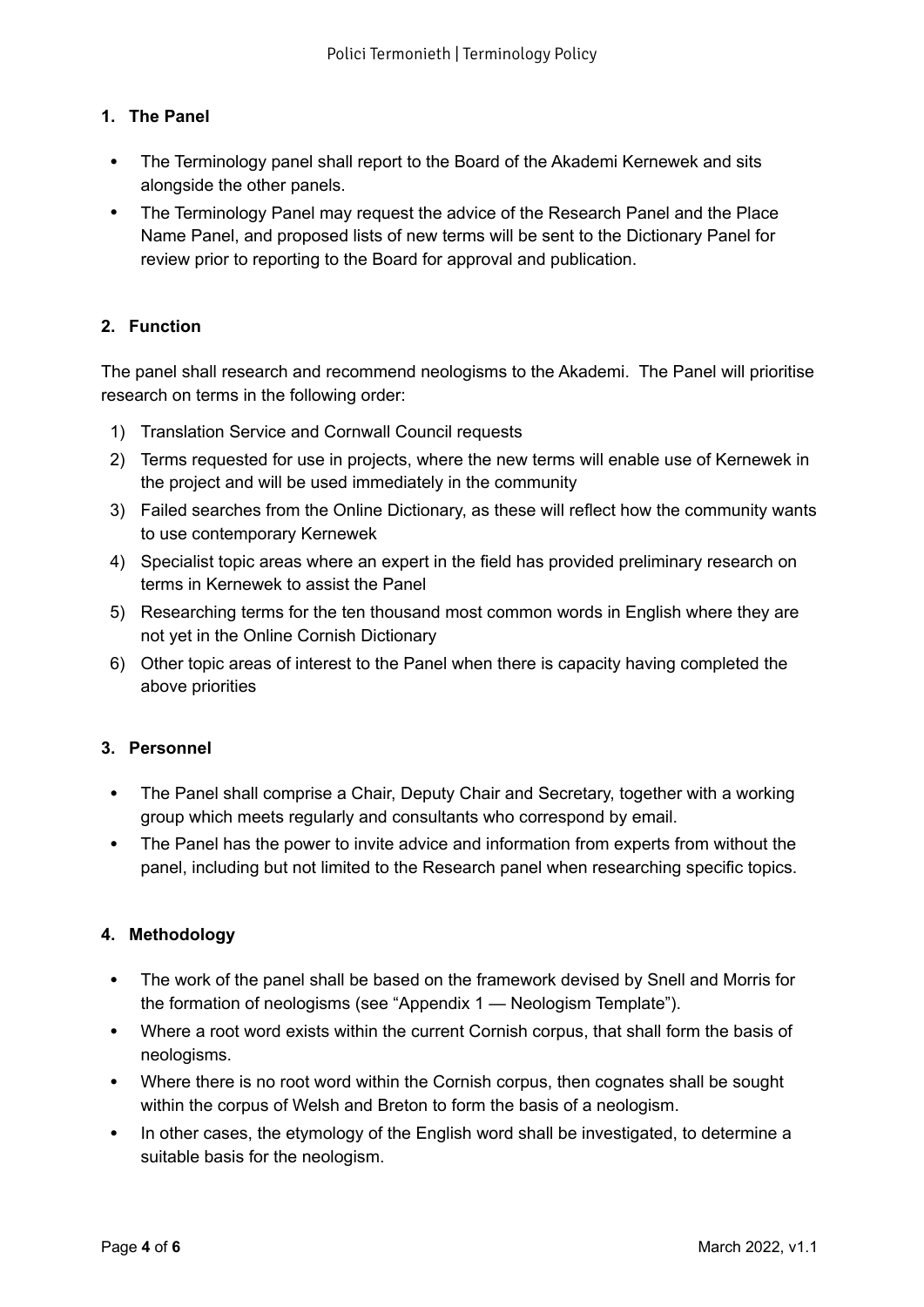#### <span id="page-4-0"></span>**5. Reporting process and publication**

- The panel will report regularly to the Akademi Kernewek Board, with work agreed by the Panel reported to the next Board, and an annual report summarising the work of the Panel to the Board each March.
- The Board will set the priorities for the Panel, in line with Function above. The panel will produce a work plan, to be updated regularly, to demonstrate the progress made against the priorities and planned future work.
- Lists of new terms will be forwarded to the Dictionary Panel for proofreading, compliance check with SWF Specification and completing missing fields. The Terminology Panel should provide sufficient detail so that each proposed term has a clear meaning, and where there are subtle differences between multiple suggestions, these should be indicated.
- Following review by the Dictionary Panel, the lists of new terms will then be recommended to the Board for approval.
- Following approval, the terms will then be published as new term lists on the Akademi website (Terminology Panel page) for consultation and entered into the online dictionary as Terminology.
- Specialist technical terms will remain in the Terminology section of the Online Dictionary, whereas standard words will enter the main part of the dictionary database after one year if no reason for altering or removing the term has been brought to the attention of the Board.